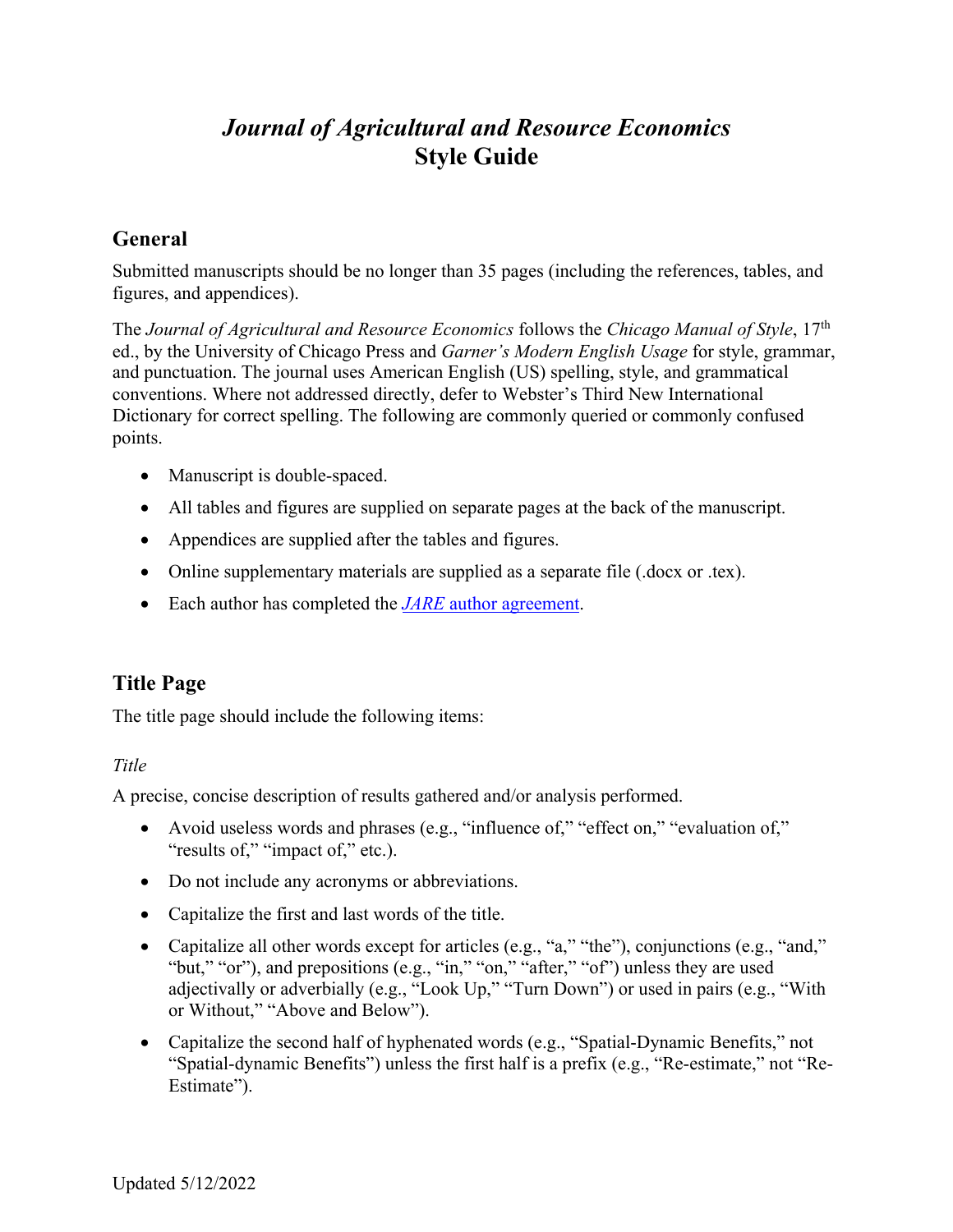# *Running Title*

An abbreviated version of the title, no more than 40 characters.

## *Author Names*

The full name(s) of the author(s), on one line, separated by commas. Do not include degree abbreviations, professional titles, or contact information.

# *Author Affiliations*

Each author's full name followed by position title, departmental affiliation (if relevant), and university or other organization. Do not include mailing address or telephone number.

- Authors should be presented in the same order as listed above.
- Do not capitalize position titles.
- Capitalize department and university name (or company name if relevant).
- Indicate corresponding author parenthetically after the author's name.
- Include email address for the corresponding author only.

## For example:

"Marion W. Gushee (corresponding author,  $mwg382$   $@$  wtam.edu) is an assistant professor of agricultural business and economics in the Department of Agricultural Science at Western Texas A&M University."

In some cases, it may be preferable to indicate authors' affiliation at the time the work was produced:

"B. Mae Tayntor is a former graduate student in the Department of Agricultural and Applied Economics, University of Georgia."

## *Acknowledgments*

Including conflicts of interest, credit, acknowledgment, or thanks for material or informational assistance. Acknowledge any USDA or other funding source, including grant or project number(s).

Use first person and full names (e.g., "We thank Karl Johnson for his many insights."). Do not include titles (e.g., Dr., Prof., secretary), formal address (e.g., Mr., Mrs., Miss, Ms.), or degree abbreviations (e.g., PhD, MD).

# **Abstract Page**

Include an abstract of up to 100 words, followed by up to eight key words.

*Title*

Repeat the title of the manuscript at the top of the abstract page.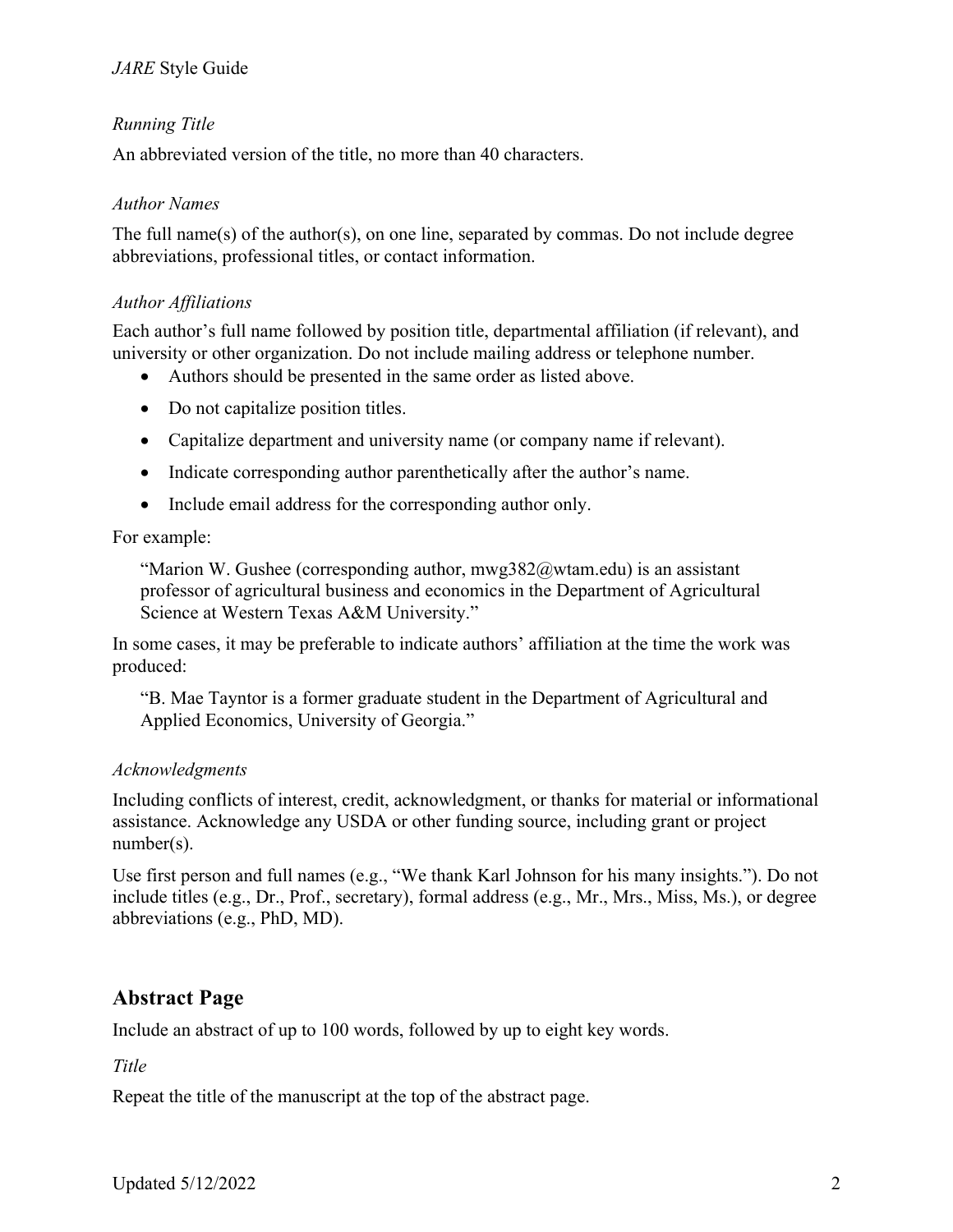## *Abstract*

A concise, self-explanatory, summary of the article, no more than 100 words. Do not include citations, footnotes, or references to tables and figures in the abstract. Do not include references unless absolutely necessary.

## *Additional Keywords*

A list of up to eight keywords or phrases not already used in the title. Choose keywords to indicate the content and/or method of the manuscript. Avoid general or broad words and phrases such as "yield" or "growth." Keywords should not repeat words or phrases that appear in the title.

# **Article Text**

Begin the manuscript at the top of a new page. Suggested manuscript length is no more than 35 pages (including references, tables, and figures). The text should be single-column format, 12 point Times New Roman font, double-spaced—including footnotes and references. Allow 1" margins on all sides. Do not justify right margins or use end-of-line hyphenation features.

## *Headings*

Provide concise, descriptive headings for each section and subsection. *JARE* does not prescribe specific headings (e.g., "Materials and Methods," "Results and Discussion"). The introduction should include a heading ("Introduction" is acceptable).

Headings (12-point font) should use title case (see guidelines for the article title).

- Level 1: Centered, bold
- Level 2: Left-justified, italicized
- Level 3: Left-justified, plain typeface

## *Footnotes*

- Use superscript Arabic numbers within the text, numbered consecutively.
- Place footnotes at the bottom of the page on which the footnote is referenced.
- If using Microsoft Word, use the automatic footnote feature.

## *Equations and Math Notation*

*JARE* follows the National Institute of Standards and Technology guidelines for typefaces for symbols in scientific manuscripts (see https://physics.nist.gov/cuu/pdf/typefaces.pdf). Use *italic* typeface for variables and *italic boldface* for vectors and matrices—both within equations and within the text.

• Display all but very short mathematical expressions centered and on a separate line.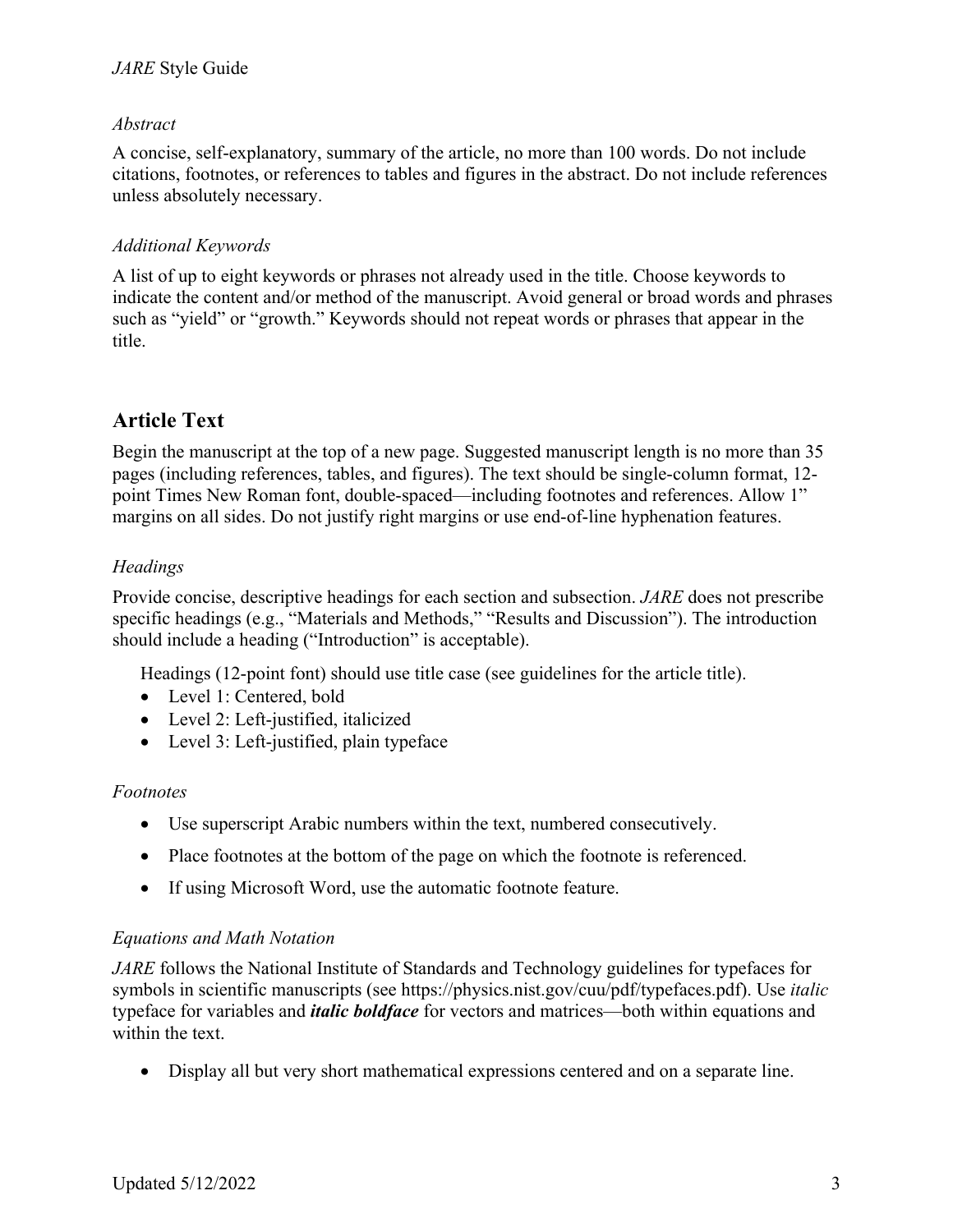- Label all display equations on the left margin with consecutive Arabic numerals in parentheses.
- Equations referenced in the text must be labeled and the equation number enclosed in parentheses (e.g., "equation (5)," "equilibrium (2)"). Do not capitalize "equation."
- Under no circumstances should equations use "Symbol" font. These will need to be rewritten by the authors.

# *Citations*

- Papers submitted using  $LaTeX must include a bib file or equivalent and use the \cite{}$ command.
- All citations in the text must be included in the references, and all references must be mentioned in the text.
- Parenthetical citations should use the author(s) name, followed by a comma and the year of publication (Johnson, 1992).
- Separate multiple parenthetical citations using semicolons (e.g., Johnson, 1992; Bekkerman, 2003).
- Use "et al." (no italics, note punctuation) for sources with four or more authors (Smith et al., 2007). For sources with three or fewer authors, write out all of the authors' names in the text.
- When listing two or more citations parenthetically in the text, list chronologically first, then alphabetically if necessary (e.g., "Jones and Perkins, 1996; Kader, 2001; Smith, 2001").
- When one author or set of authors has more than one publication in a year, use "a," "b," "c," etc. to distinguish (e.g., "USDA, 2017a," "USDA, 2017b", "USDA, 2017a,b," "Johnson, 1996b").
- Ouotations must appear exactly as written in the original published work (misspellings in the original work must be included as written and followed by "[sic]").

# **References**

Begin the reference section on a separate page. All citations in the text must be included in the references, and all references must be mentioned in the text. Check the reference list against literature citations in the text before submitting the manuscript for publication. Papers submitted using LaTeX *must* include a .bib file or equivalent and use the \cite command.

For authors using citation management software (e.g., Zotero, Mendeley), a .csl style file can be downloaded here. Search for *Journal of Agricultural and Resource Economics*.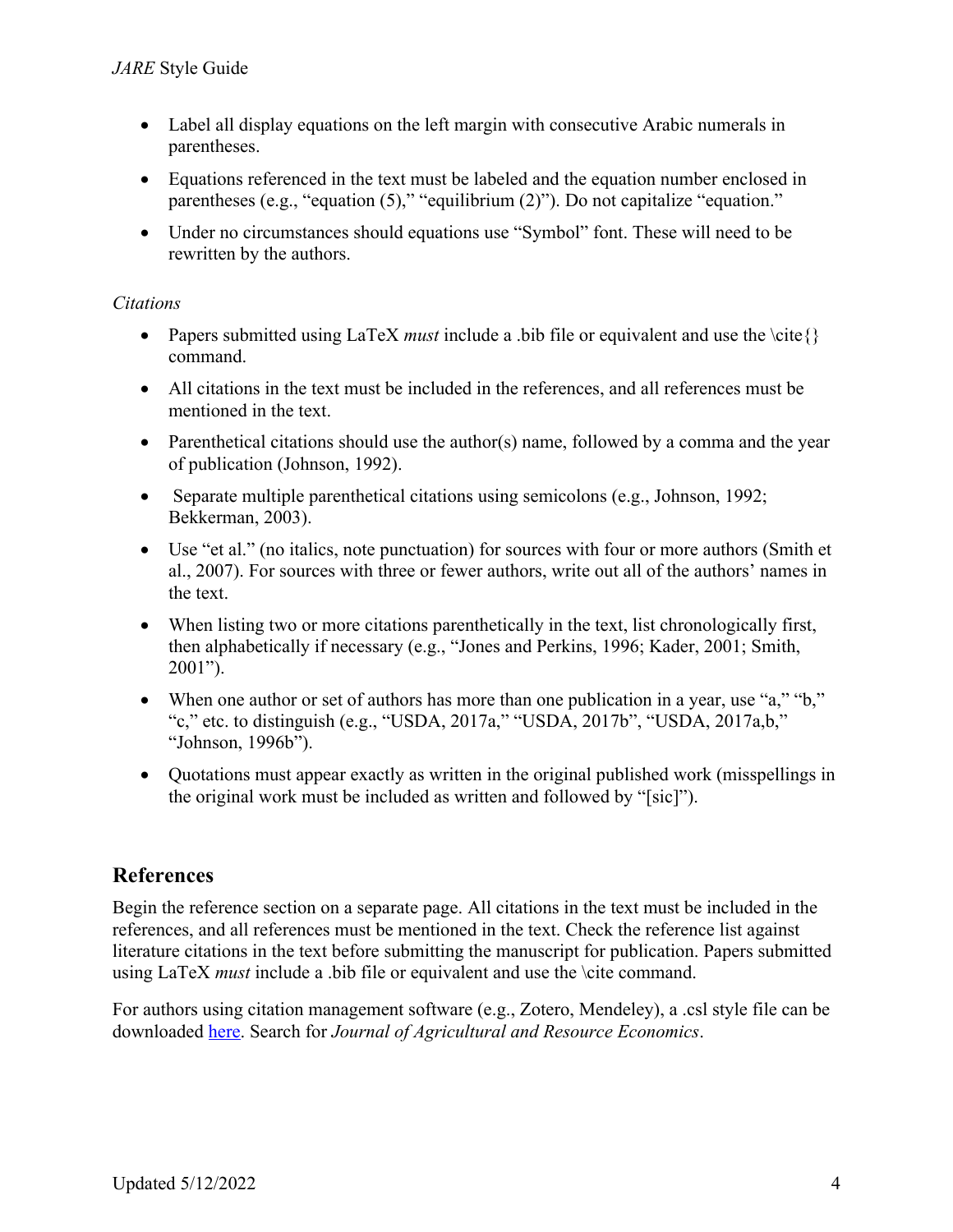- Unpublished data or information received personally should be noted parenthetically rather than cited [e.g., "(R.L. Johnson, unpublished data)" or "(A. Bekkerman, personal communication)"].
- Do not abbreviate departments, journal titles (e.g., "*Journal of Agricultural and Resource Economics*," not "*J. Agr. Res. Econ.*"), or agencies (e.g., "US Department of Agriculture," not "USDA").
- When page numbering is not continuous throughout the volume of a serial publication (e.g., journals), issue numbers are always given along with page numbers. Otherwise, issue numbers may be included at the authors' option, though they are preferred by the journal.
- For US cities, include 2-digit state abbreviation (e.g., "New York, NY," "Boston, MA"). For international cities, include full name of city and country (e.g., "Amsterdam, Netherlands," "Toronto, Canada").
- Where relevant, give full pagination (e.g., "1101–1102," not "1101–2" or "1101–02").

## *Author Names*

List references alphabetically by authors' name, then chronologically (if an author or group of authors has more than one listed source).

- Do not use ampersands  $(\&)$  in a list of authors. Instead, use the word "and."
- Do not use "et al." in the reference section. Write out all of the listed authors.
- One author: Bekkerman, A.L.
- Two authors: Bekkerman, A.L., and R.S. Johnson
- Three or more authors: Bekkerman, A.L., R.S. Johnson, and M.W. Gourley

Do not abbreviate corporate or organizational authors or publishers/organizations:

- Centers for Disease Control (not CDC),
- US Department of Agriculture (not USDA).

Where the author and publisher/organization are identical, the publisher name may be abbreviated.

# *DOIs and Web Addresses*

Where available (generally for journal articles and some books/book chapters), DOIs (digital object identifiers) *must* be included.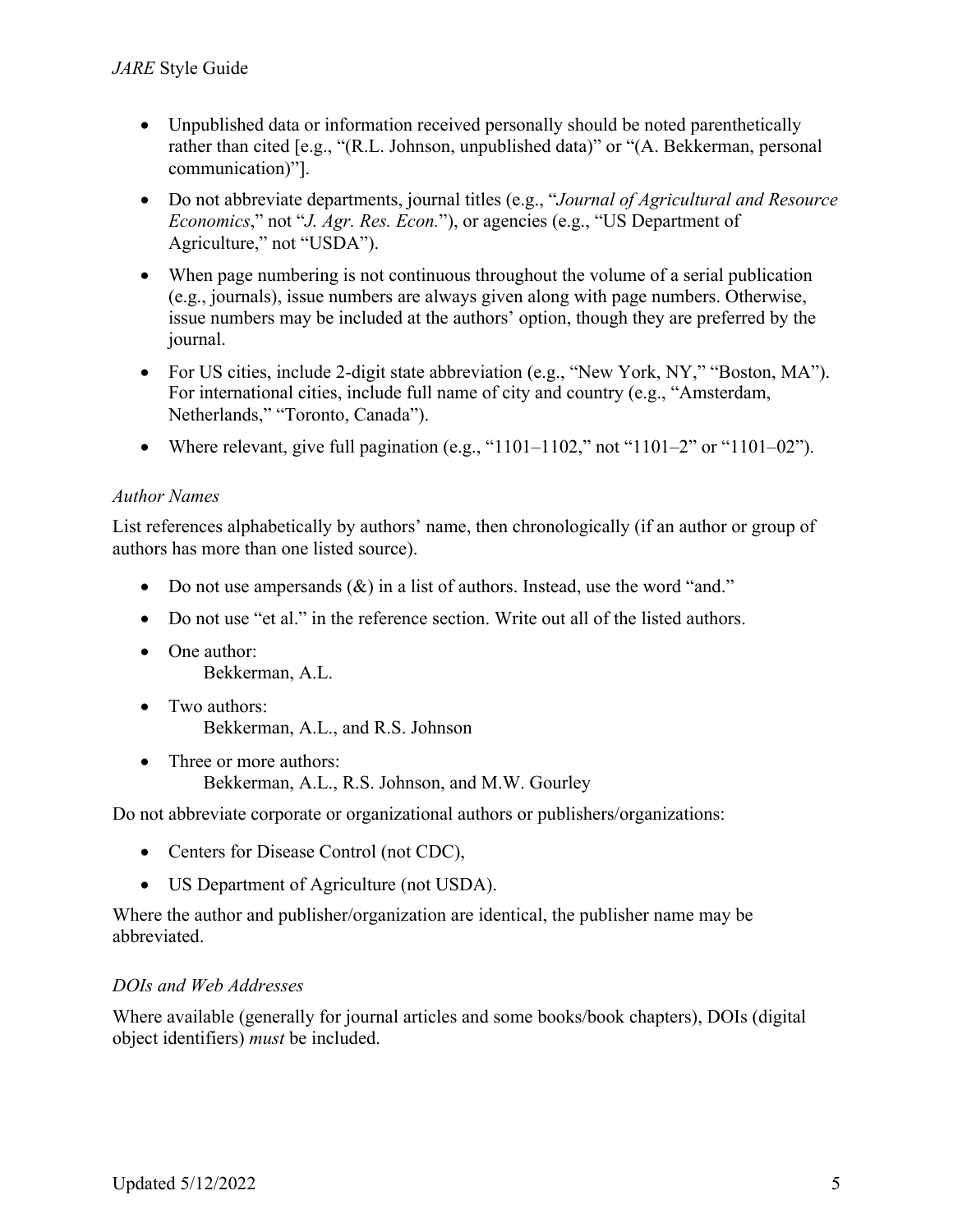Web addresses should only be included if the information would otherwise be difficult to find or access or is liable to change (as in databases). Where a web address is given and does *not* refer to a pdf, a date of access is necessary. A web address is never necessary if a DOI is available.

## *Examples*

Article in an Academic Journal

Richards, T. J., and S. F. Hamilton. 2012. "Obesity and Hyperbolic Discounting: An Experimental Analysis." Journal of Agricultural and Resource Economics 37(2): 181–198. doi: 10.22004/ag.econ.134219.

#### Forthcoming Article

Bekkerman, A., and D.K. Weaver. 2018. "Modeling Joint Dependence of Managed Ecosystems Pests: The Case of the Wheat Stem Sawfly." *Journal of Agricultural and Resource Economics*, forthcoming.

#### Book

Use the shortest version of the publisher name possible (e.g., "Elsevier" rather than "Elsevier Scientific," "Wiley" rather than "John Wiley & Sons, Ltd."). In cases of university presses, use the full name (e.g., "Cambridge University Press," "MIT Press," "University Press of New England").

- Constantinides, G., M. Harris, and R. Stulz, eds. *Handbook of the Economics of Finance*, Volume 1B: Financial Markets and Asset Pricing. Amsterdam, Netherlands: North-Holland.
- Greene, W. H. 2003. *Econometric Analysis*. 5th ed. Upper Saddle River, NJ: Prentice Hall.

## Book Chapter

- Camerer, C. F. 1992. "Recent Tests of Generalizations of Expected Utility Theory." In W. Edwards, ed. *Utility Theories: Measurements and Applications*. Dordrecht, Netherlands: Springer, pp. 207–251. doi: 10.1007/978-94-011-2952-7\_9.
- Stohs, S. M., and J. T. LaFrance. "A Learning Rule for Inferring Local Distributions over Space and Time." In J. P. LeSage and R. K. Pace, eds., *Spatial and Spatiotemporal Econometrics*. Advances in Econometrics 18. Amsterdam, Netherlands: Elsevier, pp. 295–331.

## Conference Paper

- Ward, C. E., M. K. Vestal, and Y. Lee. 2014. "Relationships between Alternative Marketing Arrangement Prices for Fed Cattle and Hogs, 2001–2013." Paper presented at the annual meeting of the Western Agricultural Economics Association, Colorado Springs, CO, June 22–24.
- Xie, J., Z. Gao, and L. House. 2013. "The Puzzle of Valuation Gaps Between Experimental Auction and Real Choice Experiments: Do Purchase Intention and Price Bargaining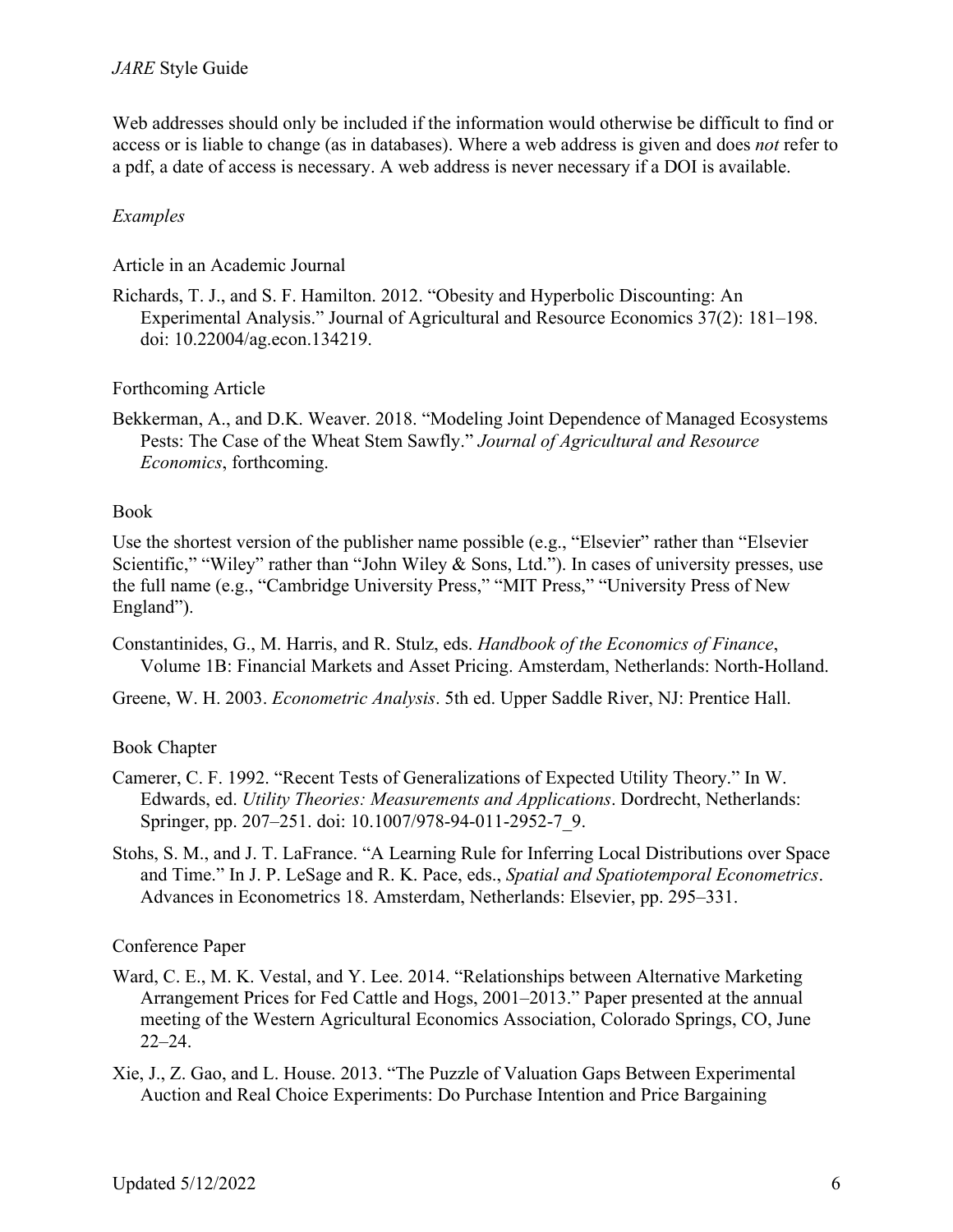Preference Matter?" Paper presented at the annual meeting of the Agricultural and Applied Economics Association, Washington, DC, August 4–6.

#### Dissertation or Thesis

- Meas, T. 2014. *The Effects of Country of Origin Image and Patriotism on Consumer Preference for Domestic Versus Imported Beef*. Master's Thesis. Lexington, KY: University of Kentucky.
- Zapata, S. D. 2012. *The Theoretical Structure of Producer Willingness to Pay Estimates, in Three Essays on Contingent Valuation*. Ph.D Dissertation. Clemson, SC: Clemson University.

#### Government Report

Where an individual author is not identified, use the department or center as the corporate author. Credit the service, office, or agency in the publisher position.

- Agence de l'Eau. 2013. *Qualité des Eaux et Produits Phytosanitaires sur le Bassin Adour-Garonne: Situation 2012*. Toulouse, France: Agence de l'Eau Adour-Garonne. Available online at http://www.eau-adour-garonne.fr/fr/toute-l-actualite/annee-2013/e-trimestre-2013/contamination-pesticides.html.
- Agriculture and Agri-Food Canada. 2013. *Canadian Farm Fuel and Fertilizer: Prices and Expenses.* Market Outlook Report 5(1). Winnipeg, Canada: Agriculture and Agri-Food Canada.
- Ainslie, C. 1929. *The Western Grass-Stem Sawfly: A Pest of Small Grains*. Technical Bulletin 157. Washington, DC: US Department of Agriculture, Bureau of Entomology.
- Centers for Disease Control and Prevention. 2003. *National Health and Nutrition Examination Survey*. Washington, DC: US Department of Health and Human Services, Centers for Disease Control and Prevention, National Center for Health Statistics. Available online at https://www.cdc.gov/nchs/nhanes/index.htm [Accessed Jan. 10, 2014].
- Carlson, A., and E. Frazao. 2012. *Are Healthy Foods Really More Expensive? It Depends on How You Measure the Price*. Economic Information Bulletin EIB-96. Washington, DC: US Department of Agriculture, Economic Research Service.
- Howden, L., and J. Meyer. 2011. *Age and Sex Composition: 2010*. Census Brief C2010BR–03. Washington, DC: US Department of Commerce, Bureau of the Census.
- UK Department for Environment, Food and Rural Affairs. 2002. *Origin of the UK Foot and Mouth Disease Epidemic in 2001*. London, UK: DEFRA.
- US Department of Agriculture. 2008. *U.S. Agriculture and Forestry Greenhouse Gas Inventory: 1990–2005*. Technical Bulletin 1921. Washington, DC: USDA, Office of the Chief Economist, Global Change Program Office.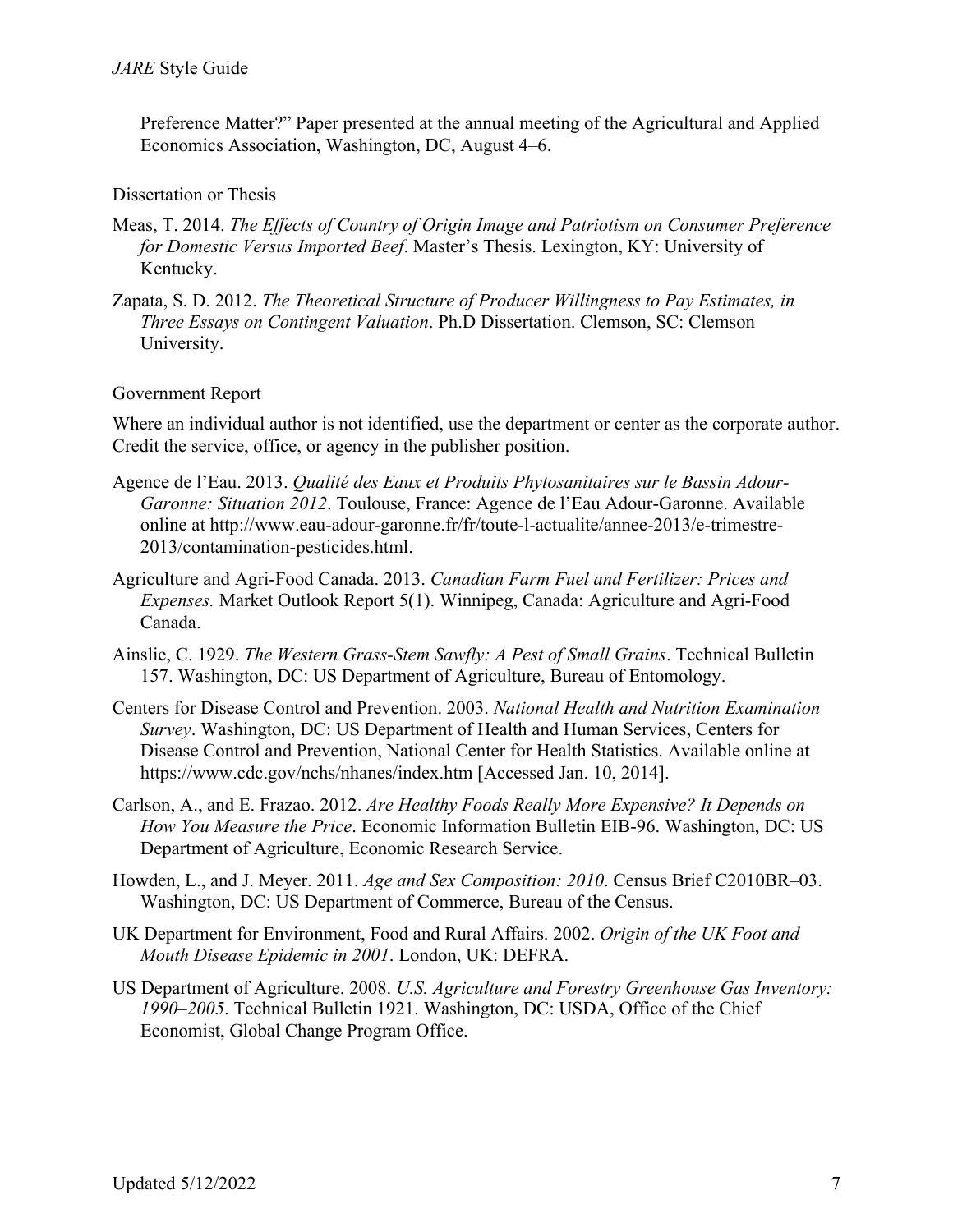Magazine and Newspaper Articles

Where available, include volume, issue, and pagination information. Otherwise, include web address and access date.

- Atkins, E. 2014. "Grain Farmers Growing Their Debt Loads in Wake of Rail Backlog." *Globe and Mail*. Available online at https://www.theglobeandmail.com/report-on-business/grainfarmers-growing-their-debt-loads-in-wake-of-rail-backlog/article18047592/ [Accessed Sep. 2, 2016].
- Cummings, I. 2012. "Horse Slaughter: Company Picks New Location for Plant, with Different Result." *Kansas City Star*: A1.
- Newport, A. 2013. "Surprising Factors Can Affect Auction Prices for Beef Calves." *Prairie Farmer*. Available online at http://www.beefproducer.com/story-surprising-factors-affectauction-prices-beef-calves-14-102247 [Accessed May 23, 2017].
- Reyes, L. C. 2009. "Overcoming the Toughest Stress in Rice: Drought." *Rice Today* 8(3): 30–32.

#### Non-Government Report

- Hillers, V. N. 2005. *Storing Foods at Home*. Extension Publication EB1205. Pullman, WA: Washington State University.
- World Trade Organization. 2012. *United States — Certain Country of Origin Labelling (COOL) Requirements*." Dispute Settlement DS384. Geneva, Switzerland: World Trade Organization.

#### Software

SAS Institute, Inc. 2013. *SAS Systems for Windows* 6.1. Cary, NC: SAS Institute, Inc.

## Working Paper

- Amir, R. 2003. "Supermodularity and Complementarity in Economics: An Elementary Survey." CORE Discussion Paper No. 2003/104. Tucson, AZ: University of Arizona. Available online at http://papers.ssrn.com/sol3/papers.cfm?abstract\_id=981364.
- Athey, S., and S. Stern. 1998. "An Empirical Framework for Testing Theories about Complementarity in Organizational Design." NBER Working Paper 6600. doi: 10.3386/w6600.

## Website

- US Census Bureau. 2012. "Foreign Trade Statistics." Washington, DC: US Department of Commerce. Available online at http://www.census.gov/foreign-trade/statistics/index.html [Accessed Jul. 18, 2013].
- US Department of Agriculture. 2017. "Quick Stats." Washington, DC: US Department of Agriculture, National Agricultural Statistical Service. Available online at http://www.nass.usda.gov/Quick\_Stats/ [Accessed Dec. 29, 2017].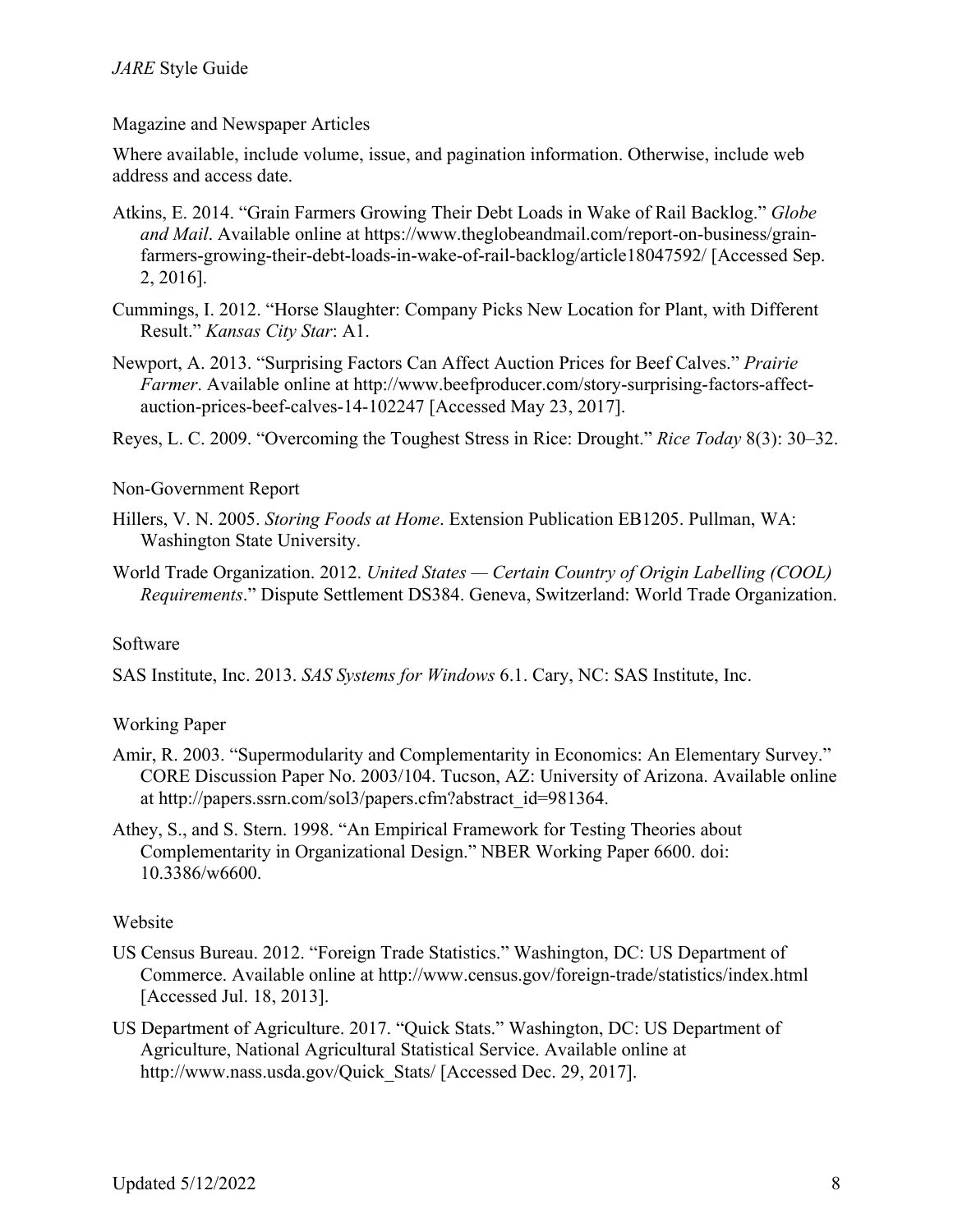# **Tables**

For accepted manuscripts submitted in  $.doc(x)$  format, place each table on a separate page following the references. Additionally, supply each table as a separate spreadsheet (one table per sheet) in an Excel workbook. Present only the data that should be formatted for print. In LaTeX documents, either embed tables where they are cited or place them after the references.

- Number tables consecutively using Arabic numerals in the order in which they appear in the text. All tables must be referred to in the text.
- Capitalize the word "Table" when citing (e.g., "Table 1," not "table 1").

Tables should be self-contained and complement, not duplicate, information contained in the text. That is, there are sufficient notes and labels to allow readers to understand the information in the table with minimal need to reference the text.

- Tables should never be included as an image file.
- Use minimal formatting. Do not use vertical lines to separate columns.
- Each table must have a consistent number of decimal places. In cases where more than four decimal points are required, scientific notation is preferred.
- Capitalize table and column titles according to the rules for the manuscript title.
- Column headings should be brief, with units of measurement in parentheses. Parenthetical information in column titles (such as measurements) should be lowercase.
- Column titles should be bold.
- All headings are separated by a horizontal rule from tabular material.
- All other text (including row labels) should be capitalized in sentence style (only the first word capitalized).
- Do not use bold, italic, or underlined text in row labels except where necessary indicate variables, vectors, etc.
- Each cell should contain a single row of data (e.g., do not include a coefficient and its standard deviation in the same cell. Each figure should have its own cell).

Place explanatory matter, including definitions of abbreviations, in a notes section beneath the table. The table, title, and notes must be concise and understandable without reference to the text. If data come from another published or unpublished paper, the original source should be cited in the notes. Use the following standard language to indicate significance:

- "Single, double, and triple asterisks  $(*, **, ***)$  indicate [statistical] significance at the 10%, 5%, and 1% level."
- Use the notes section to explain parentheses, brackets, footnotes, abbreviations, or data descriptions used in each table.
- Use lowercase English letters  $(a,b,c, etc.)$  to attach footnotes to specific items within the table. Place the footnotes below the table notes.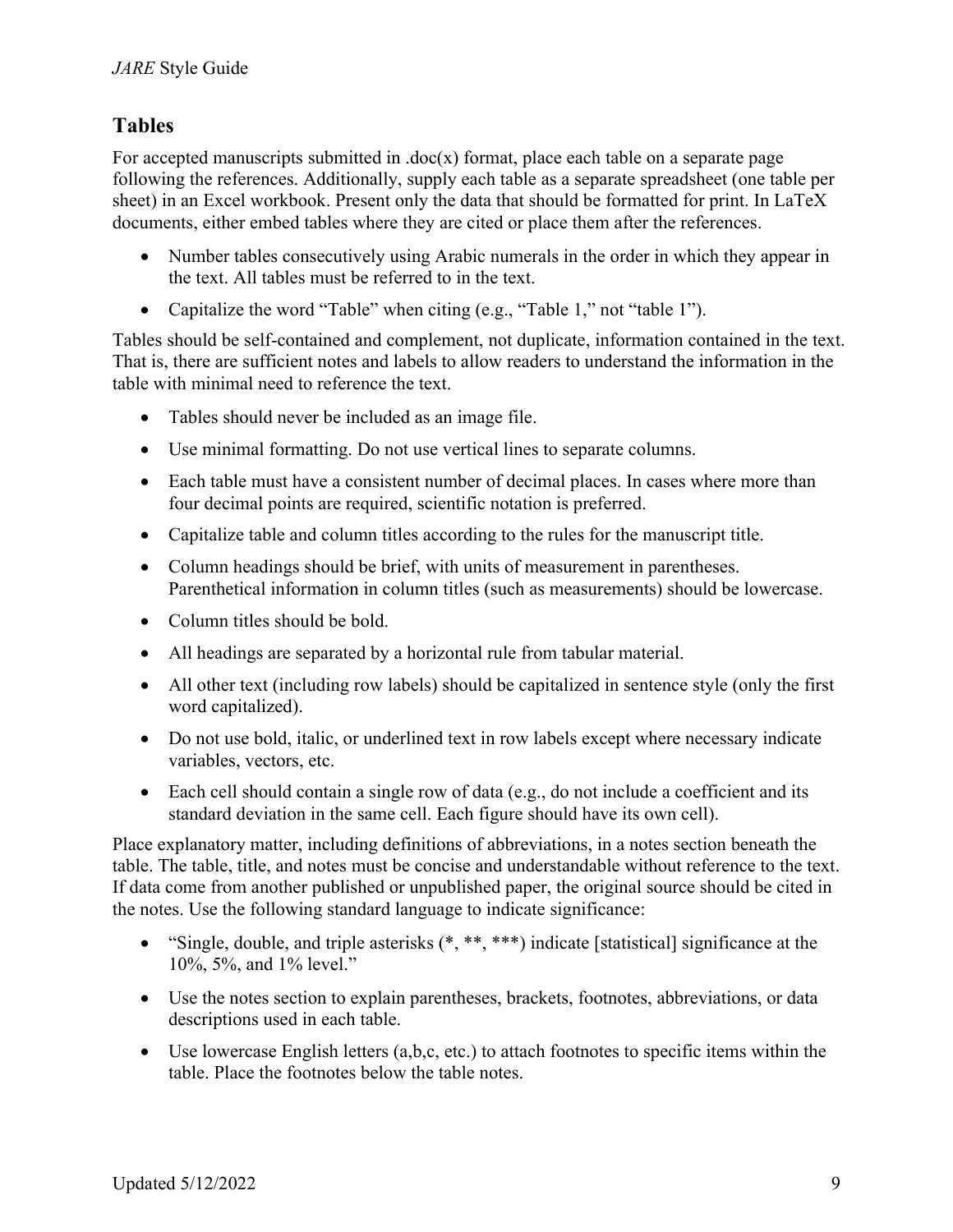# **Figures**

For accepted manuscripts submitted in  $doc(x)$  format, place each figure on a separate page following the references. Additionally, supply individual image files (acceptable formats are .PNG, .PDF, and .JPG). Individual image files should be of high resolution. In LaTeX documents, either embed tables where they are cited or place them after the references.

- Unless otherwise requested, color figures will be printed in greyscale. Figures should be readily interpreted when printed in black and white. Figures can be printed in color for a nominal charge. Please correspond with the Publications Editor for more information.
- Individually submitted figures should be no more than 5 inches wide.
- All text within the image must be Times New Roman, not bold or italic. Axis titles are 12-point font, sentence case. Axis labels are 10-point font, lowercase. Legends are either 10- or 12-point font, whichever works better.
- Figure background should be white, and the figure should not have a border.
- Do not place figure title or caption within the figure image.

Number figures consecutively using Arabic numerals in the order in which they appear in the text. All figures must be cited in the text. Capitalize the word "Figure" when citing (e.g., "Figure 3," not "figure 3").

- Figure titles should be concise and capitalized according to the rules for the manuscript title.
- General explanatory notes: Use the heading "*Notes*:" and continue on the same line with the first word of the note, in paragraph form.
- If data come from another published or unpublished paper, use the heading "*Source*:" and continue on the same line with the first word of the note. It is not necessary to cite "authors' calculations" (or similar) as a source.

# **Appendices and Supplementary Materials**

Appendices and supplementary materials may be submitted with the manuscript. Appendices will appear in print and should include information that may be needed to understand the assumptions and/or conclusions discussed in the manuscript but that are too long to include in the main text. Examples include short mathematical proofs, variable description tables, and additional results tables, among others.

- Place appendices after the tables and figures in the main text document.
- Multiple appendices are A, B, etc.
- Reference each appendix at least once in the text.

Supplementary materials are those that may interest and be of import to readers but are not necessary to understand the assumptions and/or conclusions of the manuscript. Examples include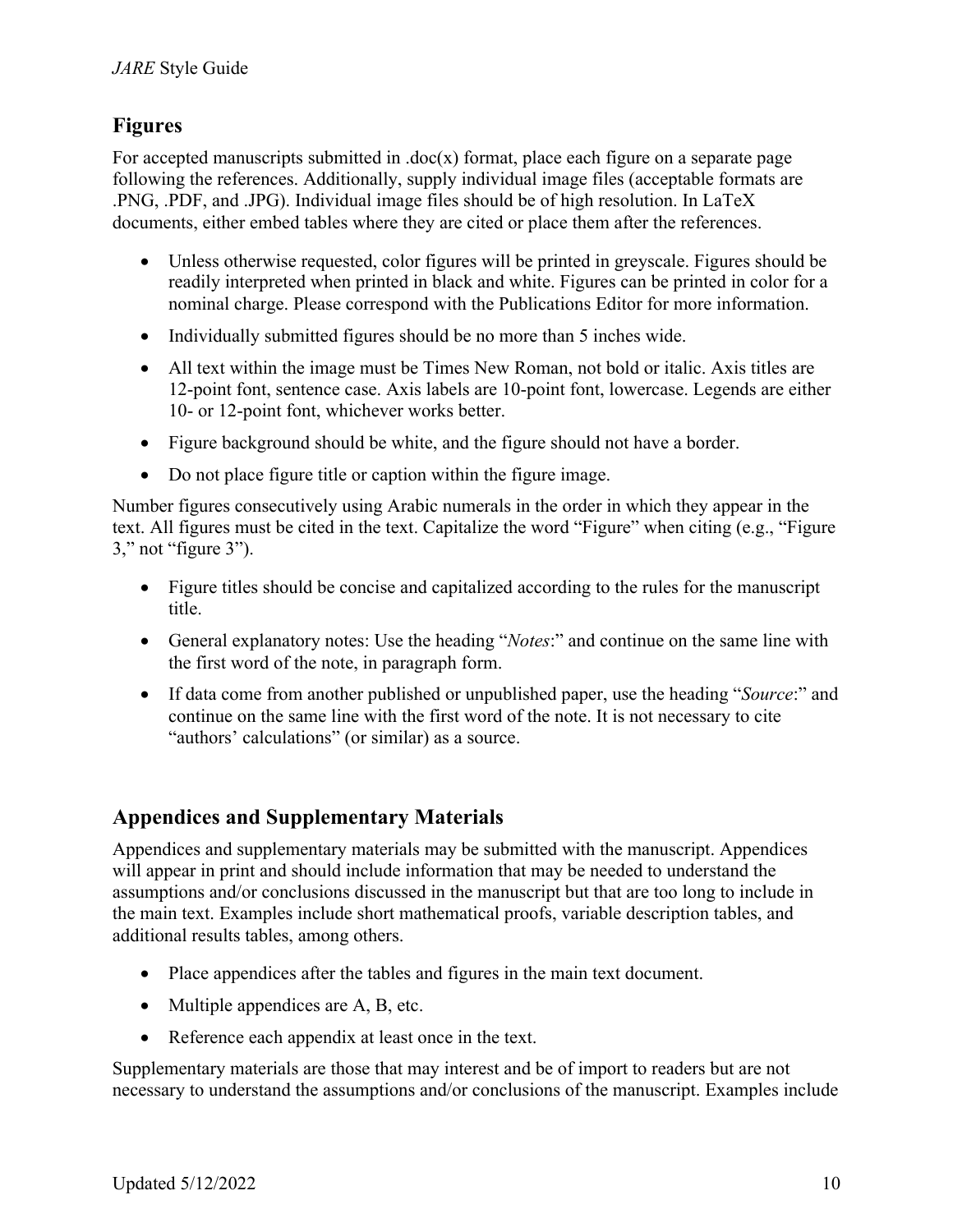lengthy mathematical derivations, tables with robustness results, and survey instruments, among others.

- Supply supplementary online information as a separate file.
- Refer to tables and figures in the text as Table S1, figure S2, etc., or more generally as "the online supplement (see www.jareonline.org)."
- The article should use and cite online supplementary material rather than simply tell readers that supplementary materials are available upon request.
- Style of online supplementary material follows the guidelines for articles.
- Online supplements will not be copy edited.
- Color figures are acceptable in supplemental material.

# **Style, Grammar, and Punctuation**

*Dates*

- Spell out and lowercase centuries (e.g., twentieth century).
- Spell out and capitalize names of days (e.g., Sunday, Monday) and months (e.g., December, July).
- When indicating a specific date, use day-month-year (e.g., January 1, 2000). Set off year with commas.
- When indicating a specific month and year, do not separate the year by a comma (e.g., January 2000).
- When referring to a span of years, use the full four-year date (e.g., 1994–2004, 1979– 1983).
- When referring to a decade, add an s without an apostrophe (e.g., 1980s)

## *Numbers*

As a general rule, use Arabic numerals for whole numbers. Use Arabic numerals with a unit or abbreviation of measure, including currency, proportions, rates, temperatures, percentages, dates, time, pages, and numerical designations such as "model 3." Use Arabic numerals for all mathematics where symbols are used, where arithmetic function is discussed (e.g., "divide by 6," "less than 1," "significantly different from 0"), and where exponents are used (e.g.,  $10^{10}$ ). Spell out numbers in the following cases:

- when the number is below 10 and immediately precedes a non-SI or non-English unit of measure (e.g., "two plants" but "2 m," "three trees" but "3 ha");
- when a number is used as a figure of speech (e.g., "a thousand times no");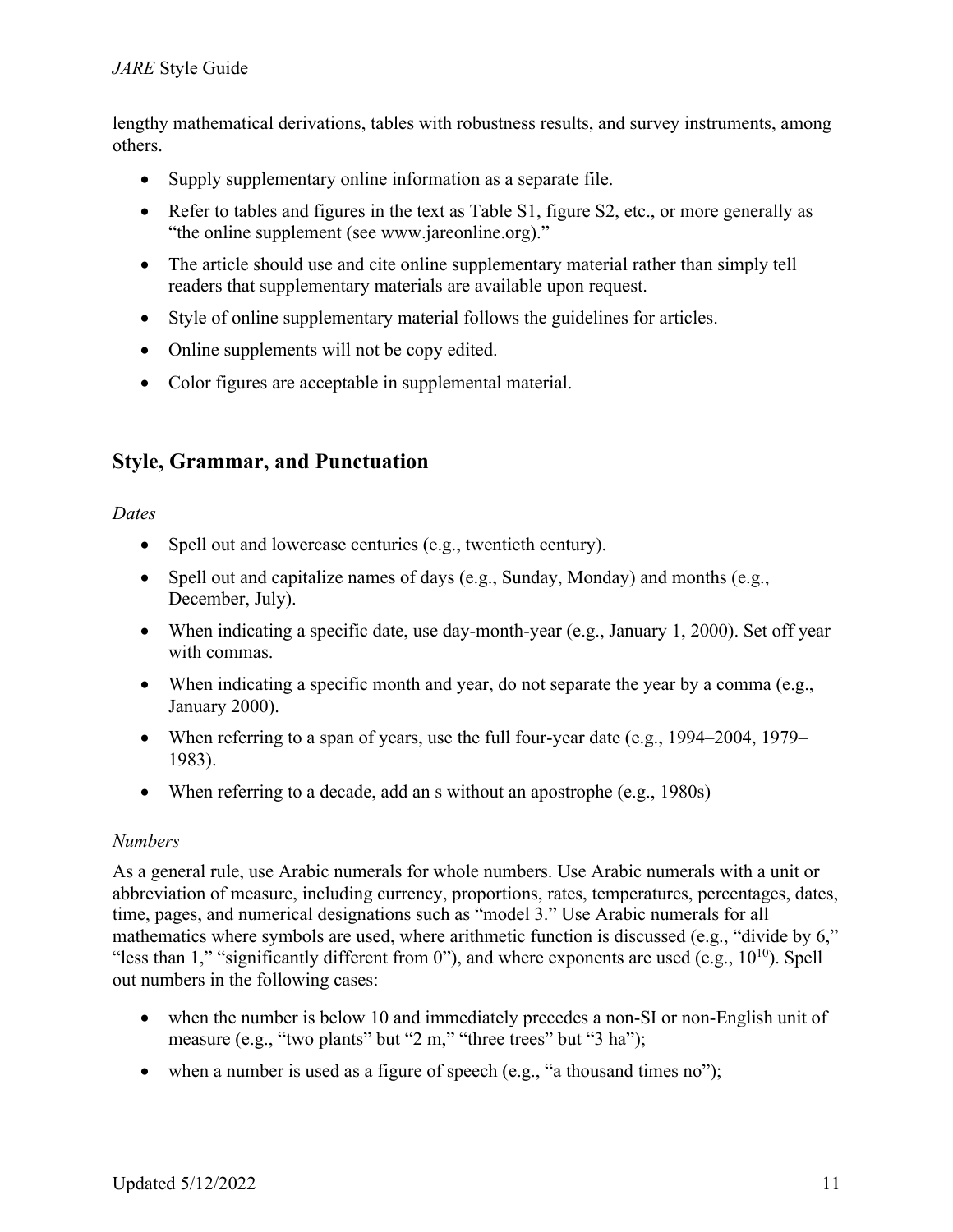• when numbers begin sentences (reword sentences where possible to avoid starting with a number or a series of numbers, or end the preceding sentence with a semicolon).

Other numerical issues to keep in mind:

- Use a comma in numerals of four or more digits (e.g., 1,000; 12,382).
- For decimal fractions less than 1.00, use a zero in the whole-number position (e.g. 0.01).
- Follow the same rules as for whole numbers when using ordinals (1st year, but first survey). Do not use superscripts for ordinal numbers (e.g., 1st, not 1st).
- Use numerals for percentages (unless the percent falls at the beginning of the sentence); the word "percent" should always be a symbol (%). Repeat the percentage sign when indicating a range (e.g.,  $3\%$  to  $5\%, 3\% - 5\%$ ).
- Where series in the text are numbered, use i), ii), iii), etc.
- Spell out fractions when they stand alone (note hyphen) (e.g., "one-third," "one-half," and "two-fifths").
- When describing binary variables, use numerals 1 and 0.

# *Capitalization*

Capitalization should follow standard rules of English. Only capitalize titles when they immediately precede a personal name (e.g., "Director of Operations Andrew Jones," but "Andrew Jones, director of operations").

Capitalize the first word of a full sentence after a colon. Do not capitalize numerical designations such as "model 2," "experiment 4," etc.

- Uppercase Table X, Panel X, Figure X, Graph X, Theorem X, Lemma X, Hypothesis X, Assumption X, Proposition X (no parentheses).
- Lowercase model X, column X (no parentheses), equation  $(x)$ , equilibrium  $(x)$  (use parentheses).

# *Punctuation*

• Avoid contractions (e.g., can't, won't, it's). Instead, write out (e.g., cannot, will not, it is).

# Colon

• Use a colon after "follows" or "following" when introducing a list or thought (e.g., "The expected utility model is as follows:")

# Comma

• Use the serial (i.e., Oxford) comma (e.g., "Crops studied include apple, pear, and cherry.")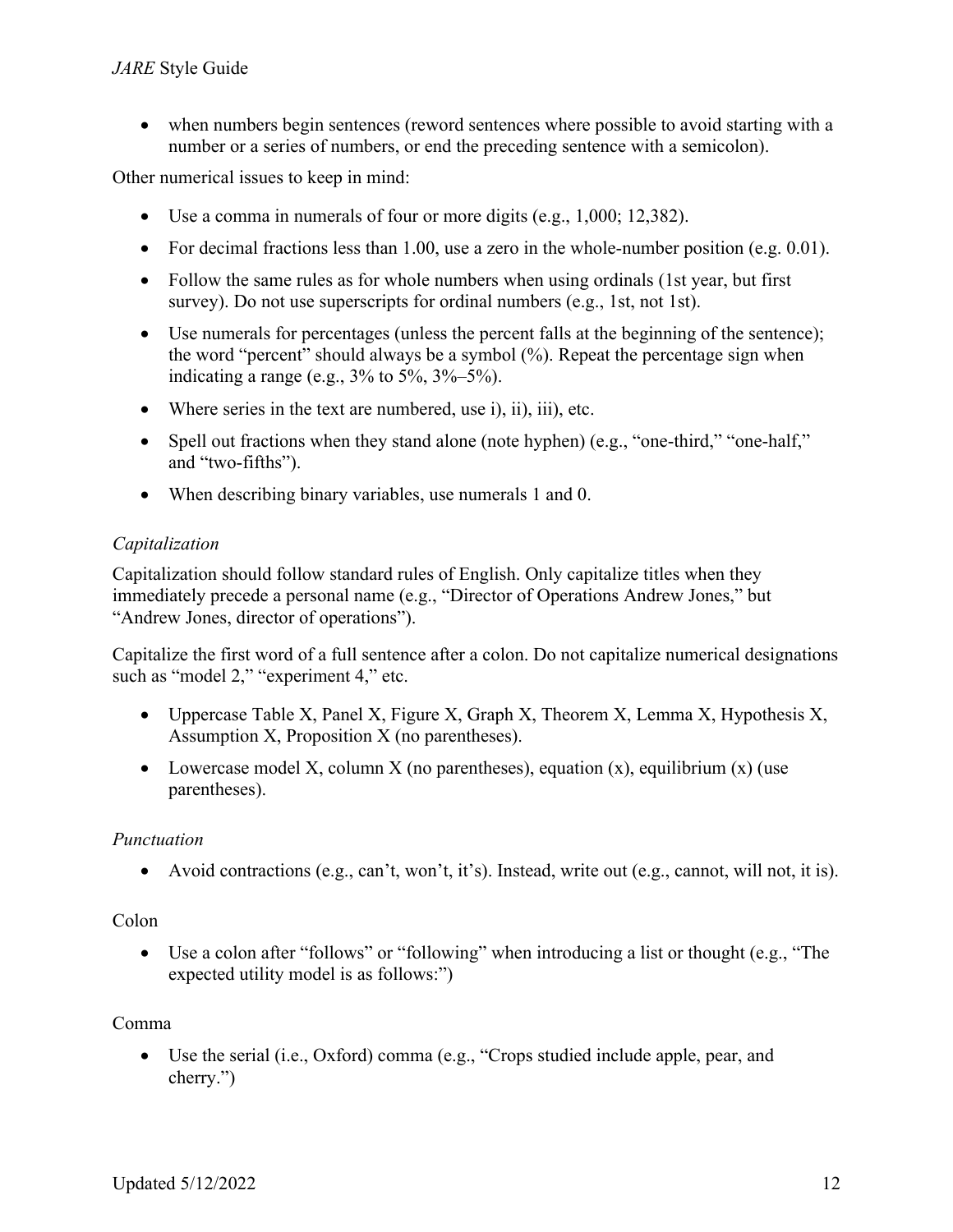- Which introduces nonrestrictive clauses and is preceded by a comma; that introduces restrictive clauses and is not preceded by a comma (e.g., "the production practice that farmers use extensively" vs. "this production practice, which farmers use extensively, degrades stream quality").
- A comma should not precede the word "because" unless omitting it would cause confusion (as is sometimes the case when the primary clause is negative). Refer to http://www.chicagomanualofstyle.org/qanda/data/faq/topics/Commas/faq0018.html.

# En-dash

- Use en-dash  $(-)$  to connect two (juxtaposed, separate) ideas or items, rather than a hyphen (as in a compound adjective). In Word, an en-dash is created using the Ctrl+minus keyboard shortcut.
- Use en-dash for inclusive dates (e.g., July 3–5).
- Use an en-dash in place of a hyphen in a compound adjective when one of its elements consists of an open compound or when both elements consist of hyphenated compounds (e.g. . "pre–World War II," "non–real estate debts").

## Quotation Marks

- Use double quotation marks around direct quotations.
- Periods and commas precede closing quotation marks; colons, semi-colons, question marks, and exclamation marks follow closing quotation marks (unless they are part of the quotation itself).

# *Hyphenation*

In general, do not use a hyphen after a prefix (e.g., co-, non-, re-, sub-, etc.) unless doing so would cause confusion (e.g., "suboptimal," "comovement," "nonrestrictive," but "re-establish").

A compound term is a combination of two or more words that, through use together, have acquired a special meaning. Compound adjectives should generally use hyphens (e.g., "wellknown problems," "1-year-old cattle"). Use an en-dash in place of a hyphen in a compound adjective when one of its elements consists of an open compound or when both elements consist of hyphenated compounds (e.g., "pre–World War II," "non–real estate debts").

Never use a hyphen for a two-word modifier if the first word ends in "ly" or if the word is "very" (e.g., "freshly harvested tomatoes" and "very high frequency").

Hyphenate compound adjectives before the word they modify but not after the word (e.g., "variable-rate interest," but "interest with a variable rate." A compound modifier containing a numeral or spelled out number usually is hyphenated (e.g., "two-thirds majority," "30-year-old farmer.") Hyphenate written-out fractions (e.g., "one-half of respondents").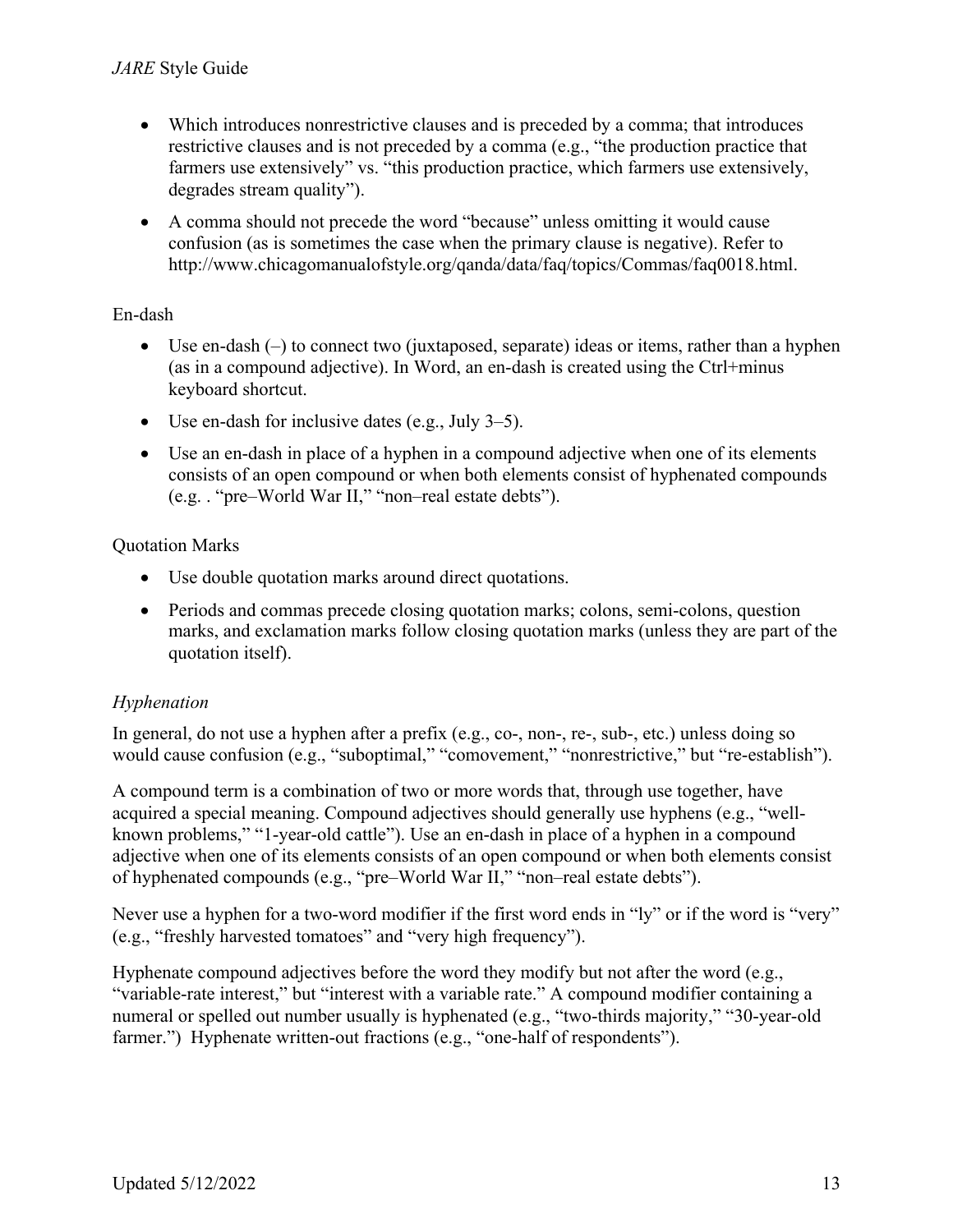## *Abbreviations*

Write all abbreviations in full on their first use followed by their abbreviation (e.g., "ordinary least squares (OLS)"). The exceptions are USDA, UK, US, and EU, which do not need to be spelled out in full on their first use in the text.

Abbreviate UK and US when used as adjectives; spell out when used as nouns. Spell out the names of countries, states (in the United States), or provinces (in Canada) when they stand alone (e.g., no city is cited). Use US post office abbreviations for states and provinces when they are given with the city or county. US post office abbreviations are also acceptable as abbreviations in tables and figures.

## *Italics*

Italicize scientific genus and species names, titles of published works, and foreign words that have not been naturalized into English. Additionally, italicize *a priori*, *ceteris paribus*, *ex ante*, *ex post*, *i.i.d.,* and *sui generis*. Do not use italics to indicate emphasis, quotations, or definitions.

# **Usage**

| a priori           | "Knowledge or justification independent of experience." Italicize.                                                                              |
|--------------------|-------------------------------------------------------------------------------------------------------------------------------------------------|
| affect             | To cause a change or to have an effect. Rarely used (in economics) as a<br>noun. Compare "effect."                                              |
| agri-environmental | Hyphenated compound adjective.                                                                                                                  |
| agroecological     | Closed compound adjective.                                                                                                                      |
| among              | Preposition used in relating three or more things. Compare to "between."                                                                        |
| and/or             | Avoid.                                                                                                                                          |
| between            | A preposition used in relating two things. Compare "among."                                                                                     |
| by-product         | Hyphenated compound noun.                                                                                                                       |
| ceteris paribus    | "Other things equal." Italicize.                                                                                                                |
| comprise           | To include or contain (e.g., "the series comprises six bimonthly issues"<br>but six issues do not "comprise" the volume). Avoid "comprised of." |
| continual          | Repeated, but with breaks in between; chronic. Compare "continuous."                                                                            |
| continuous         | Going on in time or space without interruption. Compare "continual."                                                                            |
| cost-effective     | Hyphenated compound adjective.                                                                                                                  |
| cross section      | Open compound noun. Hyphenate only as a compound adjective (i.e.,<br>"cross-sectional data").                                                   |
| data               | When used in a collective sense, "data" takes a plural verb (e.g., "the data<br>are presented in table 1").                                     |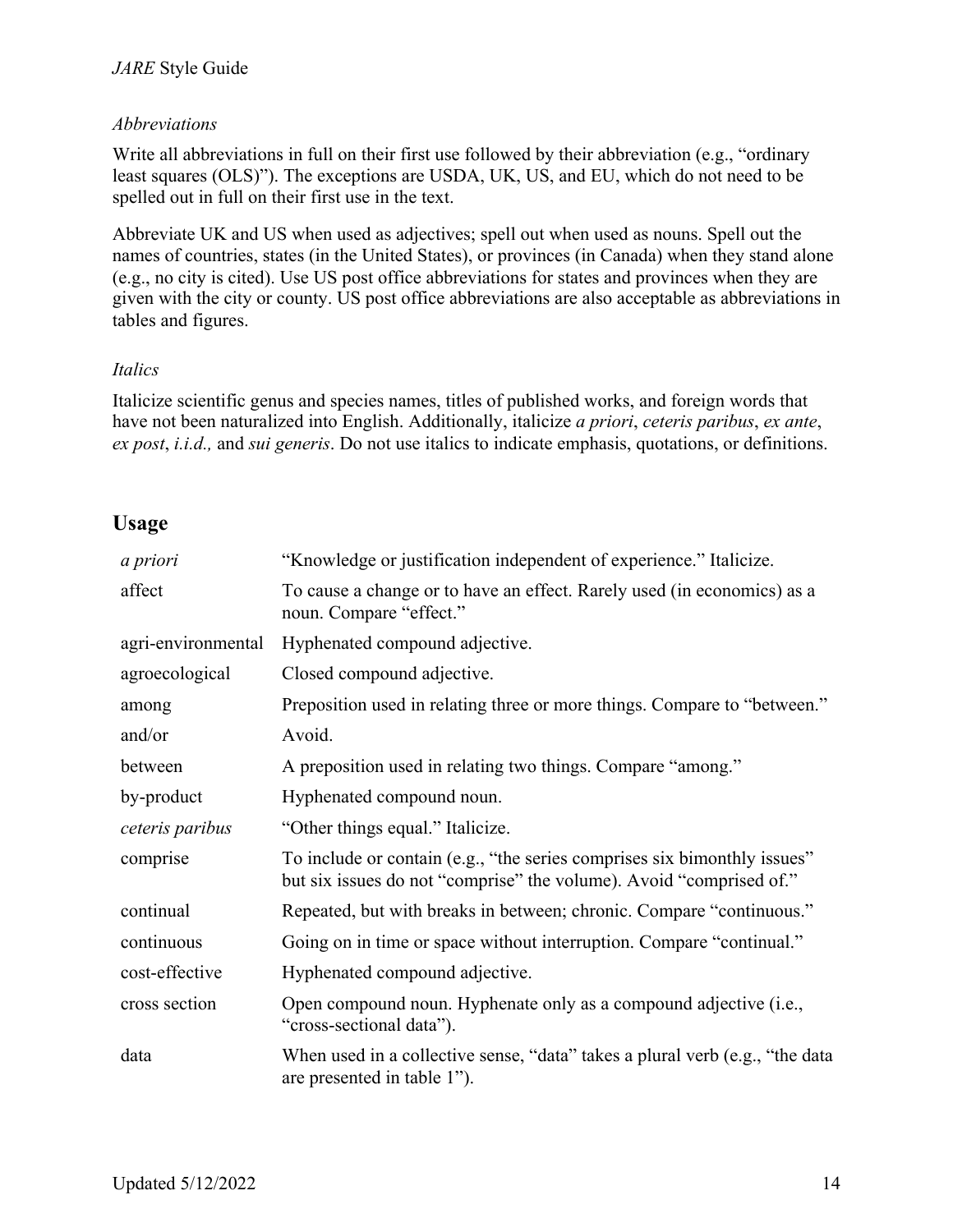| database, dataset                  | Closed compound nouns.                                                                                                                      |
|------------------------------------|---------------------------------------------------------------------------------------------------------------------------------------------|
| decision maker,<br>decision making | Two words. Not hyphenated (unless used as a modifier).                                                                                      |
| different                          | Avoid as an adjective. In the phrase "the procedure was used in three<br>different models," the word "different" adds nothing.              |
| different from                     | Preferred to "different than."                                                                                                              |
| discrete                           | Distinct, separate, unrelated. (Note spelling; "discreet" means prudent or<br>reserved.)                                                    |
| dummy variable                     | Vague. Use "categorical variable" or "binary variable" where appropriate.                                                                   |
| e.g.                               | "For example." Only use parenthetically. Should always be followed by a<br>comma (e.g.,). Compare "i.e."                                    |
| effect                             | As a verb, to bring about or to cause to come into being (e.g., "effect"<br>change"). As a noun, the result of an action. Compare "affect." |
| end result                         | Use "result."                                                                                                                               |
| endo-<br>exogenous                 | Note the spelling (not -geneous).                                                                                                           |
| endpoint                           | One word.                                                                                                                                   |
| ensure                             | To make certain or guarantee. Compare "insure."                                                                                             |
| ex ante                            | "Based on forecasts." Not hyphenated. Italicize.                                                                                            |
| ex post                            | "Based on actual results." Not hyphenated. Italicize.                                                                                       |
| $F$ -test, -ratio                  | Capital and italic $F$ . Hyphenated.                                                                                                        |
| fairly                             | Avoid (as an empty modifier: "fairly equal," "fairly reasonable."<br>Acceptable as an indication that something was done with fairness.)    |
| farmers' market                    | Following <i>Chicago</i> , use apostrophe.                                                                                                  |
| federal                            | Not capitalized, unless part of an official name, such as "Federal Reserve<br>Bank."                                                        |
| firsthand                          | Closed compound adjective.                                                                                                                  |
| farther                            | Indicates physical distance. Compare "further."                                                                                             |
| further                            | Indicates metaphorical distance. Compare "farther."                                                                                         |
| hetero-,<br>homogeneous            | Note the spelling (not $-genous$ ).                                                                                                         |
| <i>i.e.</i>                        | "That is." Only use parenthetically. Should always be followed by a<br>comma (i.e.,). Compare "e.g."                                        |
| i.i.d.                             | "Independent and identically distributed." Italicize.                                                                                       |
| if                                 | Only use conditionally (e.g., "Farms struggle if their debt-to-income ratio<br>becomes too high"). Compare "whether."                       |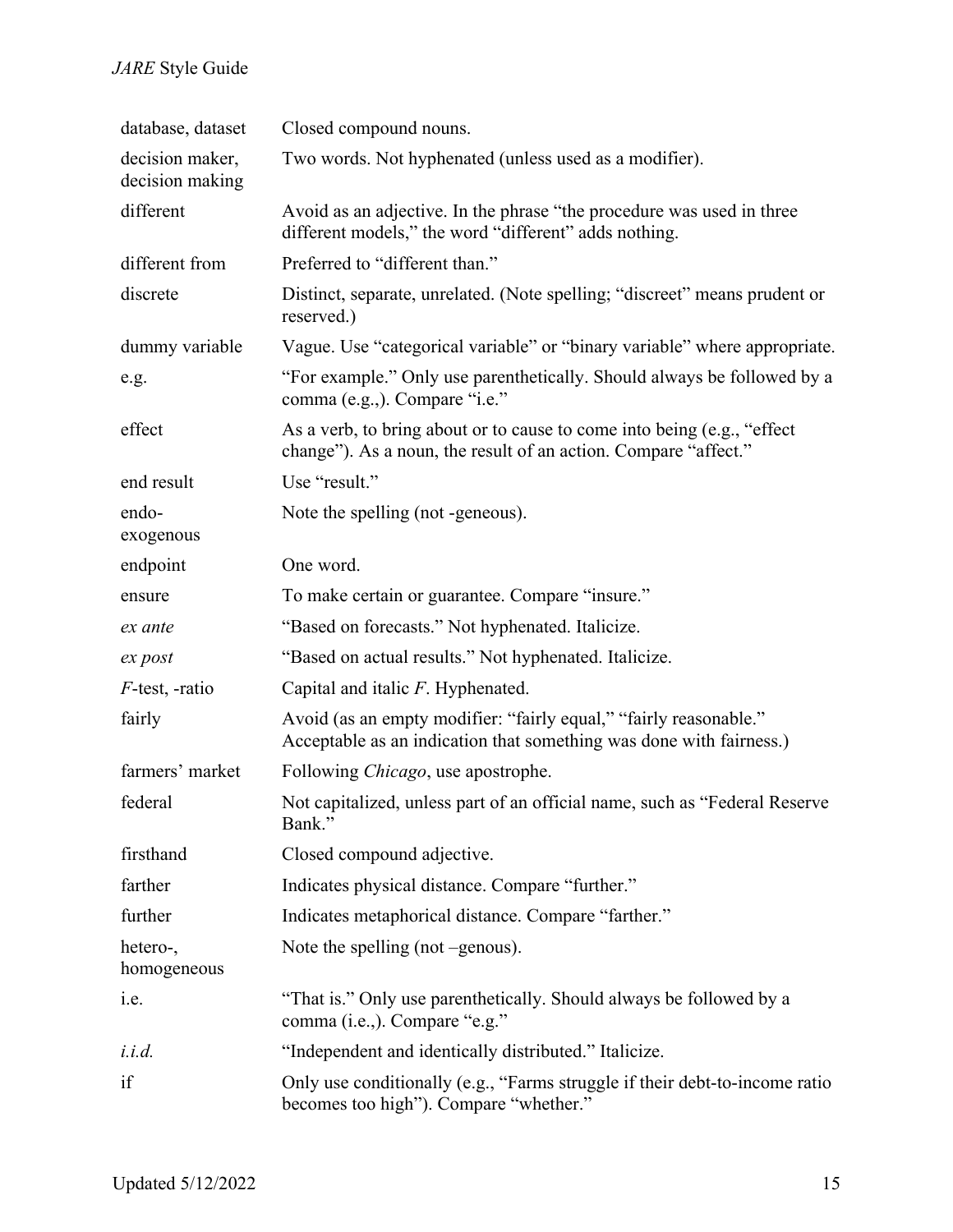| imply                             | To suggest or indicate by inference, association, or necessary consequence<br>rather than by direct statement. Compare "infer."        |
|-----------------------------------|----------------------------------------------------------------------------------------------------------------------------------------|
| indices                           | Plural of "index" (for measurable quantities).                                                                                         |
| infer                             | To derive by reasoning as a conclusion from facts or premises. Compare<br>"imply."                                                     |
| insure                            | To assure against loss; to take out insurance. Compare "ensure."                                                                       |
| Internet                          | Capitalize.                                                                                                                            |
| linkage                           | Refers specifically to "the act of linking" or "a system of links." All other<br>meanings, use "link."                                 |
| lead-up                           | Hyphenated compound noun.                                                                                                              |
| lefthand                          | Closed compound adjective.                                                                                                             |
| meta-analysis,<br>meta-analytical | Hyphenate to reduce confusion.                                                                                                         |
| multifaceted                      | Closed compound adjective.                                                                                                             |
| needless to say                   | Leave out and consider leaving out whatever follows it.                                                                                |
| note that                         | Avoid. Usually unnecessary. Similar constructions (e.g., "It should be<br>noted that," "recall that") should also be avoided.          |
| $p$ -value                        | Lowercase and italicized $p$ . Hyphenated.                                                                                             |
| per capita                        | Not hyphenated, even when used as a modifier (e.g., "per capita"<br>savings"). Do not italicize.                                       |
| percent                           | Use symbol $(\%)$ and not the term with numerals.                                                                                      |
| probit                            | Lowercase.                                                                                                                             |
| policy makers,<br>policy making   | Two words. Not hyphenated (unless used as a modifier).                                                                                 |
| premiums                          | Plural of premium.                                                                                                                     |
| re-estimate                       | Hyphenate to avoid confusion.                                                                                                          |
| relatively                        | The term implies comparison and should accompany a basis for<br>comparison: "relative" to what?                                        |
| respectively                      | "In the order given." Only necessary when it adds clarity.                                                                             |
| righthand                         | Closed compound adjective.                                                                                                             |
| separate                          | Avoid this term as an adjective. In the phrase "the procedure was used in<br>12 separate trials," the word "separate" adds nothing.    |
| significant                       | Confine use of the term to statistical judgment. Not used loosely to<br>indicate "important," "noteworthy," "distinctive," or "major." |
| sui generis                       | "Of its own kind/genus" and hence "unique in its characteristics."<br>Italicize.                                                       |